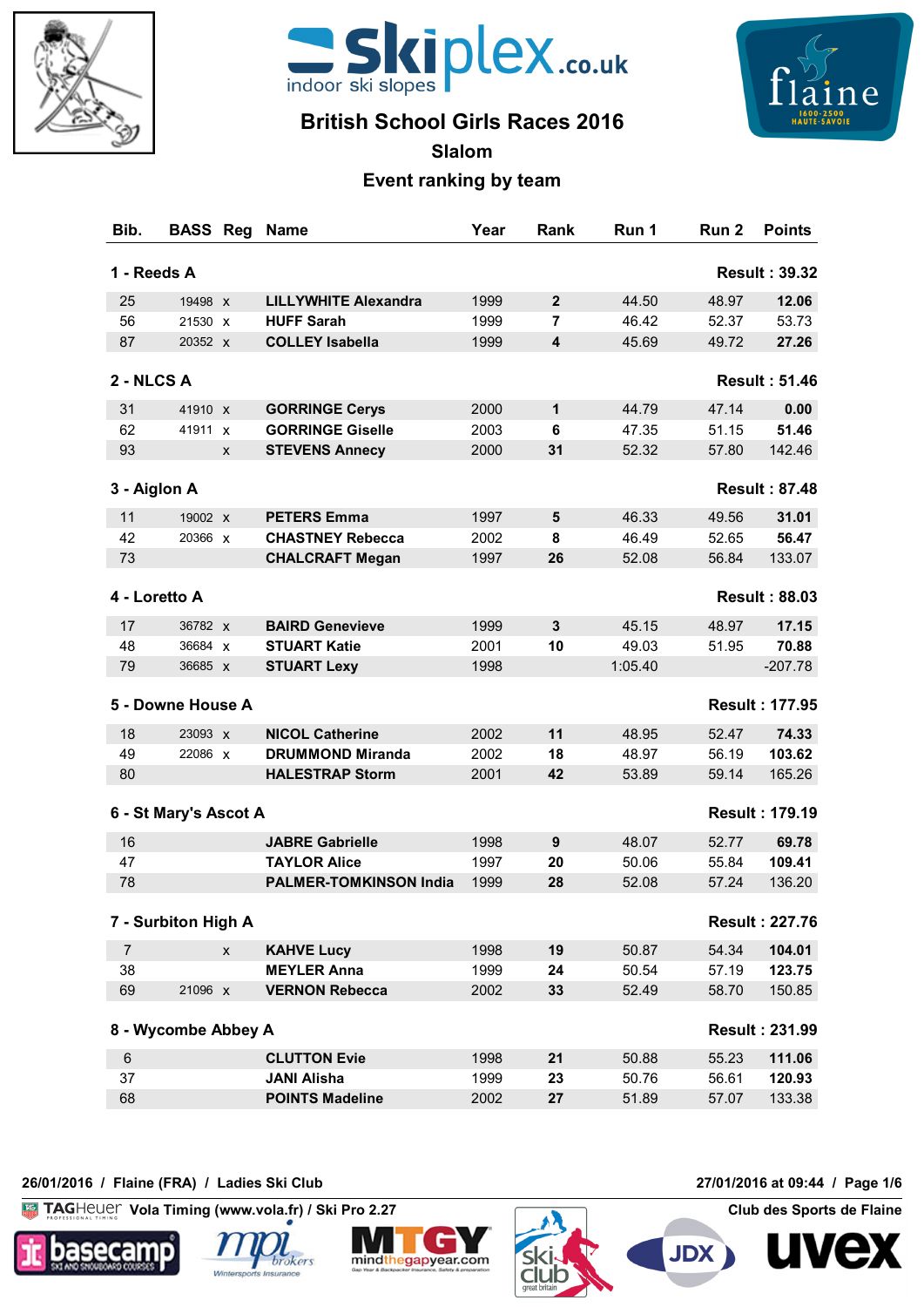| Event ranking by team |  |
|-----------------------|--|
|-----------------------|--|

| Bib. | <b>BASS Reg</b>           |   | <b>Name</b>                      | Year | Rank | Run 1 | Run 2   | <b>Points</b>         |
|------|---------------------------|---|----------------------------------|------|------|-------|---------|-----------------------|
|      | 9 - Godolphin & Latymer A |   |                                  |      |      |       |         | <b>Result: 236.14</b> |
| 20   |                           |   | <b>KALDERON Joanna</b>           | 1998 | 14   | 47.65 | 54.95   | 83.57                 |
| 51   |                           |   | <b>DYVIK HENKE Charlotte</b>     | 1998 |      | 50.92 |         | $-321.19$             |
| 82   |                           |   | <b>DYVIK HENKE Sophia</b>        | 2000 | 34   | 49.79 | 1:01.62 | 152.57                |
|      | 10 - Suffolk Vikings      |   |                                  |      |      |       |         | <b>Result: 258.30</b> |
| 24   | 19235 X                   |   | <b>ROYAL Natasha</b>             | 1999 | 39   | 55.20 | 57.44   | 162.20                |
| 55   | 19680 X                   |   | <b>BAXTER Phillipa</b>           | 1998 | 16   | 49.06 | 55.14   | 96.10                 |
| 86   | 22515 X                   |   | <b>SHELLEY Annie</b>             | 2003 | 40   | 53.95 | 59.05   | 165.02                |
|      | 11 - Guildford High A     |   |                                  |      |      |       |         | <b>Result: 266.83</b> |
| 4    | 21101 x                   |   | <b>WEEKS Georgia</b>             | 2001 | 12   | 47.70 | 54.21   | 78.16                 |
| 35   | 21646 x                   |   | <b>SEBO Samantha</b>             | 1999 | 53   | 55.49 | 1:00.53 | 188.67                |
| 66   |                           |   | <b>HOSKING Livi</b>              | 2003 | 77   | 58.76 | 1:06.51 | 261.12                |
|      | 12 - St Mary's Calne A    |   |                                  |      |      |       |         | <b>Result: 272.94</b> |
| 23   |                           |   | <b>McLINTOCK Hannah</b>          | 1999 | 15   | 49.88 | 53.88   | 92.65                 |
| 54   |                           |   | <b>SMART Millie</b>              | 1999 | 48   | 53.84 | 1:01.11 | 180.29                |
| 85   |                           |   | <b>BROWN Puddle Duck</b>         | 1999 | 70   | 57.33 | 1:05.29 | 240.37                |
|      | 13 - Moreton Hall A       |   |                                  |      |      |       |         | <b>Result: 329.50</b> |
| 8    |                           | X | <b>BROWN Alysha</b>              | 2002 |      |       | 53.80   | $-298.64$             |
| 39   |                           | X | <b>BROWN Charlotte</b>           | 2003 | 17   | 49.73 | 55.31   | 102.68                |
| 70   |                           |   | <b>GRACE Serena</b>              | 1999 | 65   | 58.19 | 1:02.70 | 226.82                |
|      | 14 - Richmond School A    |   |                                  |      |      |       |         | <b>Result: 329.81</b> |
| 14   | 18745 x                   |   | <b>WEBSDALE Cara</b>             | 1997 | 32   | 52.70 | 57.86   | 145.91                |
| 45   |                           |   | <b>WRIGHT Annabelle</b>          | 1998 | 49   | 53.62 | 1:01.79 | 183.90                |
| 76   |                           |   | <b>COLE Mia</b>                  | 1999 | 52   | 54.98 | 1:00.94 | 187.89                |
|      | 15 - Ipswich High A       |   |                                  |      |      |       |         | <b>Result: 348.69</b> |
| 13   |                           |   | <b>DURANT Ella</b>               | 1997 |      |       |         | 0.00                  |
| 44   |                           |   | <b>LEVENE Grace</b>              | 2001 | 61   | 56.48 | 1:02.51 | 211.94                |
| 75   |                           |   | <b>DURANT Antonia</b>            | 1999 | 29   | 52.14 | 57.25   | 136.75                |
|      | 16 - St Swithuns A        |   |                                  |      |      |       |         | <b>Result: 349.86</b> |
| 19   | 21053 X                   |   | <b>GRANT Isabelle</b>            | 2003 | 41   | 54.63 | 58.39   | 165.18                |
| 50   |                           | x | <b>WALDRON Harriet</b>           | 2000 | 50   | 55.07 | 1:00.44 | 184.68                |
| 81   |                           |   | <b>BODEN Stella</b>              | 2000 | 78   | 59.08 | 1:06.55 | 263.94                |
|      | 17 - Aiglon B             |   |                                  |      |      |       |         | <b>Result: 357.45</b> |
| 113  |                           |   | <b>CHALCRAFT Elise</b>           | 1997 | 36   | 53.63 | 58.70   | 159.77                |
| 133  |                           |   | VON DER SCHULENBURG Celeste 2000 |      | 56   | 55.88 | 1:01.29 | 197.68                |
| 153  |                           |   | <b>KIRKPATRICK Larissa</b>       | 1997 | 63   | 56.94 | 1:02.58 | 216.09                |
|      |                           |   |                                  |      |      |       |         |                       |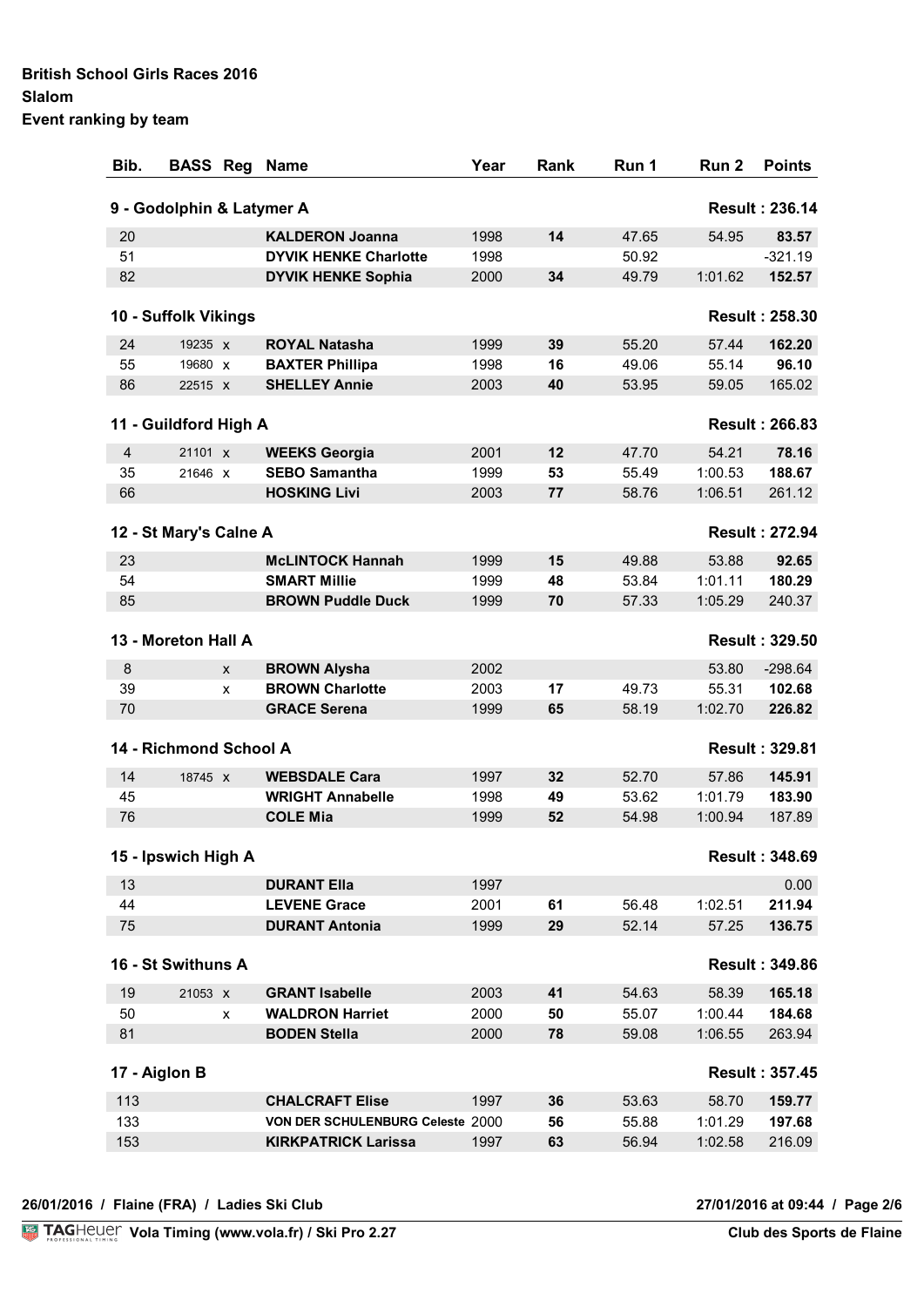#### **British School Girls Races 2016 Slalom Event ranking by team**

| Bib.         | <b>BASS Reg</b>        | <b>Name</b>                 | Year | <b>Rank</b> | Run 1   | Run <sub>2</sub> | <b>Points</b>         |
|--------------|------------------------|-----------------------------|------|-------------|---------|------------------|-----------------------|
|              | 18 - New Hall          |                             |      |             |         |                  | <b>Result: 363.96</b> |
| 28           | 22536 X                | <b>MCLEISH Alice</b>        | 2000 | 25          | 53.84   | 54.19            | 126.10                |
| 59           | 23176 X                | <b>PARRY Meryn</b>          | 2000 |             |         |                  | 0.00                  |
| 90           | 21925 X                | <b>MCLEISH Emily</b>        | 2003 | 69          | 59.30   | 1:03.00          | 237.86                |
|              | 19 - Reeds B           |                             |      |             |         |                  | <b>Result: 375.24</b> |
| 102          |                        | <b>MITCHENER Georgia</b>    | 1998 | 123         | 1:12.55 | 1:23.94          | 505.64                |
| 122          |                        | <b>SMITH Lauren</b>         | 1999 | 44          | 54.12   | 58.97            | 165.73                |
| 142          | 20643 x                | <b>TREW Eleanor</b>         | 1999 | 59          | 56.23   | 1:02.45          | 209.51                |
|              | 20 - Surbiton High B   |                             |      |             |         |                  | <b>Result: 393.72</b> |
| 98           | 21535 x                | <b>HYDE Gussie</b>          | 2000 | 37          | 53.34   | 59.09            | 160.56                |
| 118          | 20789 X                | <b>HINTON Georgina</b>      | 2001 | 98          | 1:02.74 | 1:11.12          | 328.40                |
| 138          | 22144 x                | <b>BREEN Kate</b>           | 2001 | 67          | 57.94   | 1:03.76          | 233.16                |
|              | 21 - Downe House B     |                             |      |             |         |                  | <b>Result: 402.49</b> |
| 112          |                        | <b>BLACK Clementine</b>     | 2003 | 55          | 55.14   | 1:01.66          | 194.78                |
| 132          |                        | <b>HALESTRAP Lulu</b>       | 2003 | 58          | 54.99   | 1:03.46          | 207.71                |
| 152          |                        | <b>REINL Anastasia</b>      | 1998 | 100         | 1:03.22 | 1:12.56          | 343.44                |
|              | 22 - Francis Holland A |                             |      |             |         |                  | <b>Result: 414.15</b> |
| 10           |                        | <b>HARRISON Felicity</b>    | 1998 | 22          | 51.66   | 55.37            | 118.26                |
| 41           |                        | <b>HARRISON Annabelle</b>   | 2000 |             | 54.74   |                  | $-291.27$             |
| 72           |                        | <b>GUTIERREZ Lucia</b>      | 2003 | 87          | 1:00.68 | 1:09.03          | 295.89                |
|              | 23 - Millfield         |                             |      |             |         |                  | <b>Result: 419.02</b> |
| 27           |                        | <b>KEEN Cosima</b>          | 1999 | 46          | 54.94   | 59.03            | 172.62                |
| 58           |                        | <b>CHISTYAKOVA Kate</b>     | 1998 | 74          | 59.86   | 1:03.53          | 246.40                |
| 89           |                        | <b>ROUCH Rhiannon</b>       | 1999 | 107         | 1:04.36 | 1:13.00          | 355.81                |
|              | 24 - Heathfield        |                             |      |             |         |                  | <b>Result: 424.26</b> |
| 30           |                        | <b>REID Catharine</b>       | 2001 | 45          | 56.09   | 57.55            | 170.03                |
| 61           |                        | <b>SAMENGO-TURNER Minna</b> | 2001 | 81          | 1:01.72 | 1:05.33          | 275.06                |
| 92           |                        | <b>TROMANS Alexandra</b>    | 2001 | 76          | 59.98   | 1:04.41          | 254.23                |
|              | 25 - Cranbrook         |                             |      |             |         |                  | <b>Result: 432.10</b> |
| $\mathbf{1}$ |                        | <b>FREEMAN Alice</b>        | 1998 | 54          | 54.75   | 1:01.54          | 190.79                |
| 32           |                        | <b>FREEMAN Emily</b>        | 2000 | 72          | 56.16   | 1:06.58          | 241.31                |
| 63           |                        | <b>HILLS Tara</b>           | 2002 | 111         | 1:05.09 | 1:13.66          | 366.70                |
|              |                        | 26 - Godolphin & Latymer B  |      |             |         |                  | <b>Result: 436.17</b> |
| 105          |                        | <b>BASIROV Emma</b>         | 1997 |             | 58.49   |                  | $-261.90$             |
| 125          |                        | <b>COLEGRAVE India</b>      | 2000 | 57          | 55.58   | 1:02.13          | 201.91                |
| 145          | 20842 X                | <b>CORRIGAN Caroline</b>    | 2002 | 68          | 59.79   | 1:02.05          | 234.26                |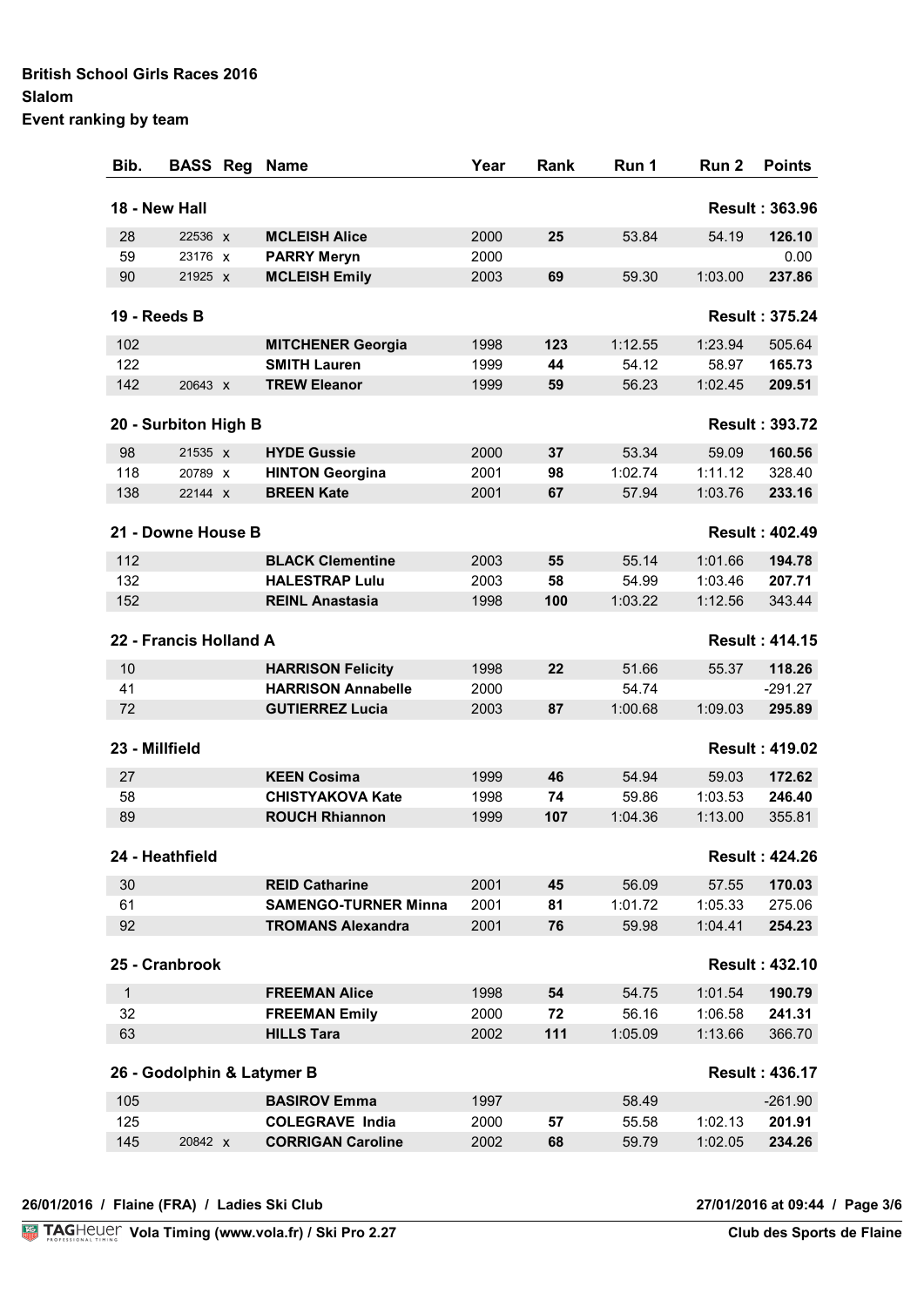| Event ranking by team |  |
|-----------------------|--|
|-----------------------|--|

| Bib.           | <b>BASS Reg</b>        | <b>Name</b>                  | Year | Rank | Run 1   | Run <sub>2</sub> | <b>Points</b>         |
|----------------|------------------------|------------------------------|------|------|---------|------------------|-----------------------|
| 27 - Stowe     |                        |                              |      |      |         |                  | <b>Result: 452.62</b> |
| 21             |                        | <b>MAYNE Cecilia</b>         | 2002 | 71   | 58.30   | 1:04.38          | 240.84                |
| 52             |                        | <b>MOORE Poppy</b>           | 1999 | 60   | 56.62   | 1:02.35          | 211.78                |
| 83             |                        | <b>LIVESEY Chloe</b>         | 2002 |      | 1:04.70 |                  | $-213.27$             |
|                | 28 - Cheltenham A      |                              |      |      |         |                  | <b>Result: 454.58</b> |
| 22             |                        | <b>McKELVIE Rosie</b>        | 2003 | 99   | 1:04.60 | 1:10.18          | 335.60                |
| 53             |                        | <b>LEUNG Binia</b>           | 2003 | 51   | 54.63   | 1:01.08          | 186.25                |
| 84             | X                      | <b>KILROY-SILK Ellaouise</b> | 2002 | 80   | 1:01.02 | 1:05.17          | 268.33                |
|                | 29 - Loretto B         |                              |      |      |         |                  | <b>Result: 475.25</b> |
| 100            | 36834 X                | <b>STUART Holly</b>          | 2003 | 38   | 53.89   | 58.65            | 161.42                |
| 120            |                        | <b>BUCHANAN-SMITH Lucy</b>   | 2000 | 115  | 1:07.34 | 1:14.96          | 394.50                |
| 140            |                        | <b>GARDINER Alexandra</b>    | 2000 | 92   | 1:02.30 | 1:09.70          | 313.83                |
|                | 30 - Tudor Hall A      |                              |      |      |         |                  | <b>Result: 476.51</b> |
| 12             | 23029 X                | <b>AGUSTSDOTTIR Maria</b>    | 2003 | 91   | 1:02.31 | 1:09.36          | 311.25                |
| 43             |                        | <b>BEALBY Marina</b>         | 1997 | 42   | 53.60   | 59.43            | 165.26                |
| 74             |                        | <b>CARTER Jessica</b>        | 1999 | 94   | 1:02.60 | 1:10.39          | 321.58                |
|                | 31 - Woldingham        |                              |      |      |         |                  | <b>Result: 515.27</b> |
| $\overline{c}$ | X                      | <b>BERTAZZONI Corinna</b>    | 2001 | 13   | 48.50   | 53.80            | 81.22                 |
| 33             |                        | <b>SPARSHOTT Sparkle</b>     | 2002 | 118  | 1:09.79 | 1:17.56          | 434.05                |
| 64             |                        | <b>REDHOUSE Honor</b>        | 2003 | 126  | 1:14.54 | 1:24.84          | 528.27                |
|                | 32 - St Mary's Ascot B |                              |      |      |         |                  | <b>Result: 517.38</b> |
| 106            |                        | <b>HENDERSON Cordelia</b>    | 2001 | 64   | 57.22   | 1:03.03          | 221.80                |
| 126            |                        | <b>GARRETT-COX Amelai</b>    | 2001 | 86   | 1:03.11 | 1:06.56          | 295.58                |
| 146            |                        | <b>JULIUS Stefanella</b>     | 2000 | 109  | 1:05.52 | 1:12.80          | 363.33                |
|                | 33 - Ipswich High B    |                              |      |      |         |                  | <b>Result: 523.34</b> |
| 94             |                        | <b>SHELLEY Madeline</b>      | 2002 | 114  | 1:03.74 | 1:15.52          | 370.69                |
| 114            |                        | <b>WHYTOCK Josephine</b>     | 2002 | 130  | 1:19.13 | 1:27.48          | 584.90                |
| 134            | 21017 x                | <b>ELLIFF Alexa</b>          | 2003 | 35   | 53.65   | 57.77            | 152.65                |
|                | 34 - Wycombe Abbey B   |                              |      |      |         |                  | <b>Result: 537.91</b> |
| 97             |                        | <b>FOREMAN Katie</b>         | 2003 |      |         | 1:05.87          | $-204.10$             |
| 117            |                        | <b>McKIMM Lydia</b>          | 2003 | 62   | 57.35   | 1:01.69          | 212.33                |
| 137            |                        | <b>LEWIS Charlotte</b>       | 1998 | 96   | 1:02.40 | 1:11.10          | 325.58                |
|                | 35 - Moreton Hall B    |                              |      |      |         |                  | <b>Result: 544.80</b> |
| 96             |                        | <b>GRACE Georgina</b>        | 2001 | 47   | 53.32   | 1:01.62          | 180.22                |
| 116            |                        | <b>SPENCER Jessica</b>       | 1998 | 110  | 1:04.74 | 1:13.74          | 364.58                |
| 136            |                        | <b>BURROUGHS Jemima</b>      | 1999 | 121  | 1:12.00 | 1:20.97          | 478.07                |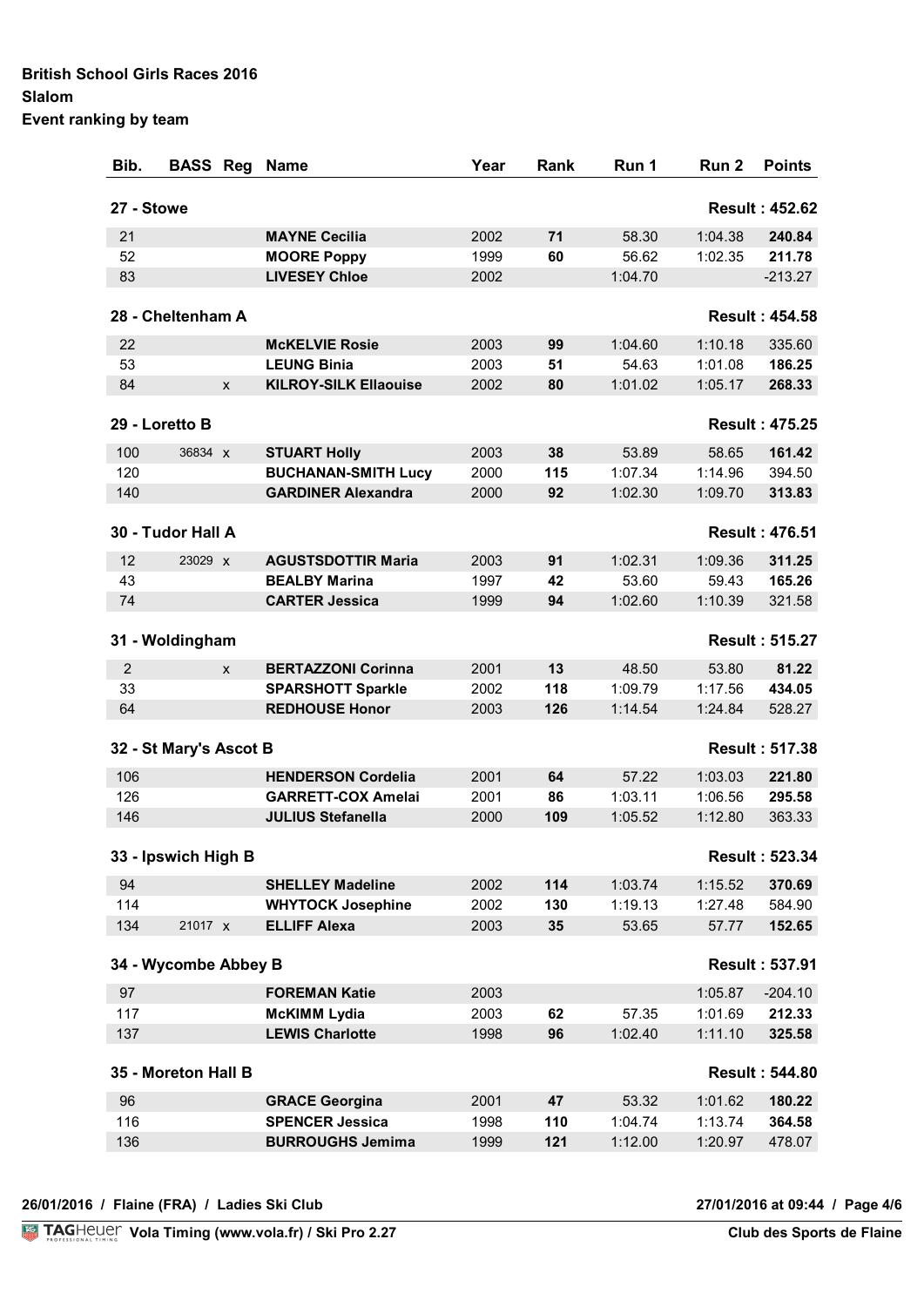| Event ranking by team |  |
|-----------------------|--|
|-----------------------|--|

| Bib.             | <b>BASS Reg</b>             |   | <b>Name</b>                      | Year | Rank | Run 1   | Run 2   | <b>Points</b>         |
|------------------|-----------------------------|---|----------------------------------|------|------|---------|---------|-----------------------|
|                  | 36 - Kings Wimbledon        |   |                                  |      |      |         |         | <b>Result: 562.66</b> |
| 15               |                             | X | <b>PATTON Harriet</b>            | 1999 | 103  | 56.12   | 1:20.04 | 346.41                |
| 46               |                             |   | <b>MAZZIER Pheobe</b>            | 1999 | 83   | 58.80   | 1:08.93 | 280.39                |
| 77               |                             |   | <b>JACKSON Molly</b>             | 1999 | 84   | 59.06   | 1:08.91 | 282.27                |
|                  | 37 - Wellington A           |   |                                  |      |      |         |         | <b>Result: 566.96</b> |
| 26               | 21368 X                     |   | <b>VESELY Cordelia</b>           | 1999 | 30   | 51.58   | 58.01   | 138.31                |
| 57               | 21376 X                     |   | <b>VESELY Miranda</b>            | 2002 |      | 53.66   |         | $-299.73$             |
| 88               |                             |   | <b>GATHY Margaux</b>             | 2001 | 116  | 1:10.25 | 1:16.41 | 428.65                |
|                  | 38 - City of London Girls A |   |                                  |      |      |         |         | <b>Result: 570.02</b> |
| 3                | 22666 x                     |   | <b>DONALDSON Isabel</b>          | 1999 |      | 57.38   |         | $-270.60$             |
| 34               |                             |   | <b>GORDON Rosa</b>               | 2002 | 97   | 1:01.69 | 1:11.93 | 326.52                |
| 65               |                             |   | <b>GUNN Annabel</b>              | 1998 | 73   | 57.31   | 1:05.71 | 243.50                |
|                  | 39 - Glenalmond             |   |                                  |      |      |         |         | <b>Result: 572.99</b> |
| $\boldsymbol{9}$ |                             |   | <b>NAIRNE Anastasia</b>          | 2000 | 75   | 57.66   | 1:06.30 | 250.86                |
| 40               |                             |   | <b>ANDERSON Georgina</b>         | 2002 | 95   | 1:01.12 | 1:11.94 | 322.13                |
| 71               |                             |   | <b>REUSCH Carolina</b>           | 1999 | 106  | 1:05.30 | 1:11.31 | 349.94                |
|                  | 40 - Guildford High B       |   |                                  |      |      |         |         | <b>Result: 575.42</b> |
| 109              |                             |   | <b>HIGGO Annie</b>               | 1998 | 90   | 1:02.96 | 1:08.59 | 310.31                |
| 129              |                             |   | <b>TWINE Sophie</b>              | 2000 | 79   | 1:00.41 | 1:05.37 | 265.11                |
| 149              |                             |   | <b>RICKMAN Maggie</b>            | 2002 | 102  | 1:04.65 | 1:11.21 | 344.06                |
|                  | 41 - St Swithuns B          |   |                                  |      |      |         |         | <b>Result: 581.06</b> |
| 103              |                             |   | <b>STACPOOLE Alice</b>           | 2000 | 108  | 1:03.91 | 1:13.65 | 357.38                |
| 123              |                             |   | <b>CALDER Alice</b>              | 2001 | 82   | 1:00.88 | 1:06.69 | 279.13                |
| 143              |                             |   | <b>IRONSIDE Alex</b>             | 2001 | 88   | 1:01.43 | 1:09.05 | 301.93                |
|                  | 42 - Tudor Hall B           |   |                                  |      |      |         |         | <b>Result: 624.45</b> |
| 111              |                             |   | <b>BELBIN Olivia</b>             | 1997 |      |         |         | 0.00                  |
| 131              |                             |   | <b>MILLER Jessica</b>            | 2000 | 89   | 1:01.48 | 1:10.01 | 309.84                |
| 151              |                             |   | <b>FLEMING Lorna</b>             | 2000 | 93   | 1:03.13 | 1:08.97 | 314.61                |
|                  | 43 - Cheltenham B           |   |                                  |      |      |         |         | <b>Result: 773.80</b> |
| 101              |                             |   | <b>ROSENFELD Lily</b>            | 2002 | 85   | 1:00.33 | 1:08.80 | 291.35                |
| 121              |                             |   | <b>LEUNG Una</b>                 | 2001 |      |         |         | 0.00                  |
| 141              |                             |   | <b>HALL Alice</b>                | 2001 | 122  | 1:14.13 | 1:19.40 | 482.45                |
|                  | 44 - Francis Holland B      |   |                                  |      |      |         |         | <b>Result: 859.41</b> |
| 99               |                             |   | <b>HENNIKER-GOTLEY Francesca</b> | 2000 | 101  | 1:04.39 | 1:11.46 | 343.98                |
| 119              |                             |   | <b>BENNETT Heather</b>           | 2001 | 127  | 1:17.14 | 1:24.13 | 543.07                |
| 139              |                             |   | <b>BENNETT Amy</b>               | 2003 | 124  | 1:14.71 | 1:23.03 | 515.43                |
|                  |                             |   |                                  |      |      |         |         |                       |